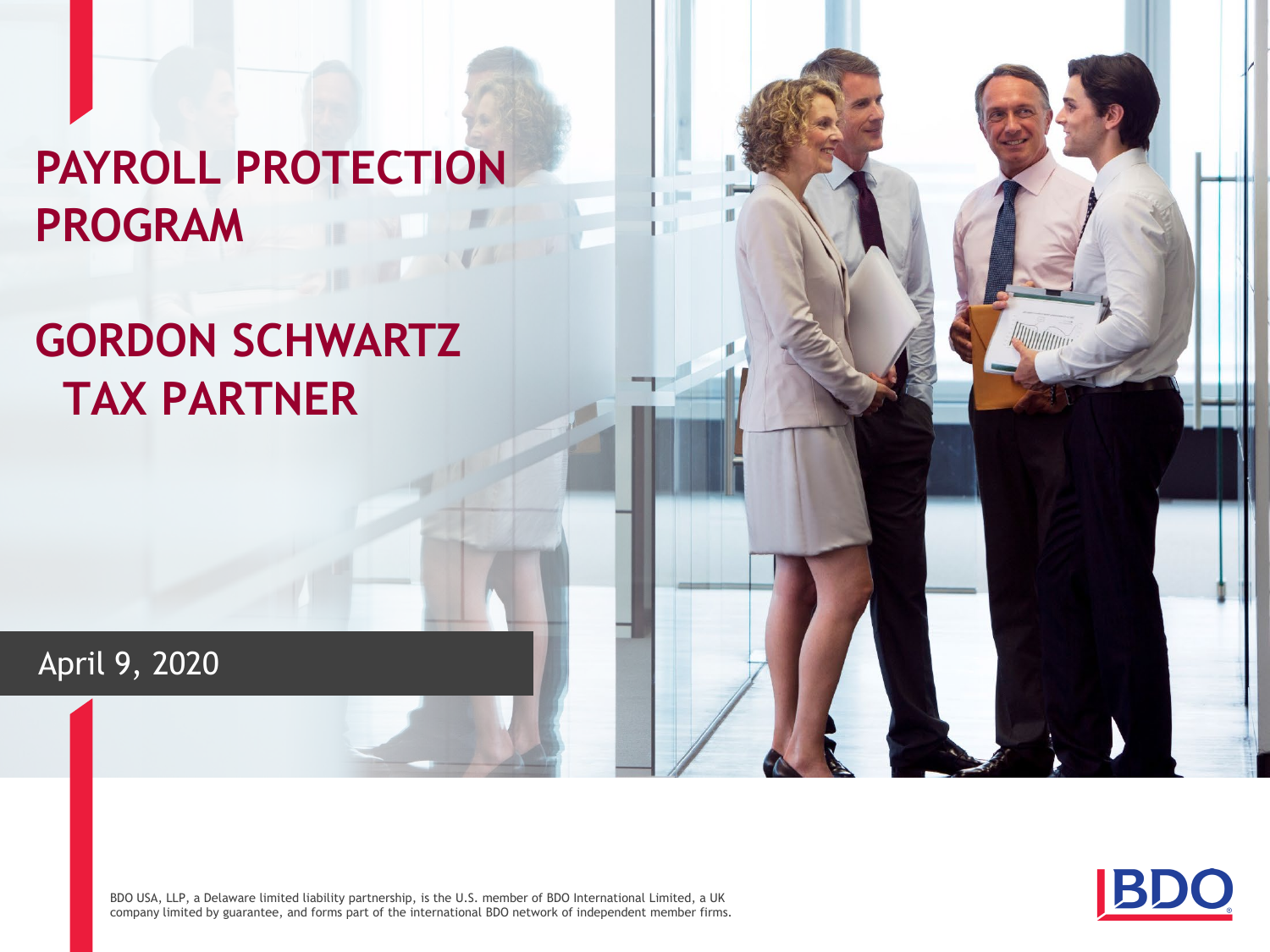# Payroll Protection Program ("PPP"): The Basics

### What is it?

- The Paycheck Protection Program provides small businesses with funds to pay up to 8 weeks of payroll costs including benefits after the loan is made.
- Govt. funding up to \$349B and likely more.
- Funds can also be used to pay interest on mortgages, rent, and utilities (75% must be payroll costs.)
- Loan can be forgiven (more on that later)
- Loans can be made up to June 30, 2020 (unless extended)

### Who Qualifies?

- Businesses that have 500 or fewer employees
	- All employees count including foreign and employees of affiliated companies
	- The calculation is based on the trailing twelve months average prior to the loan application.
	- Includes 501C(3) nonprofits
	- Excluded businesses banks, private clubs, life insurance companies, some passive businesses, foreign businesses
- Restaurants, foodservice businesses, caterers and hotels regardless of the number of employees
	- Must operate under the 72 NAICS Code (Accommodation and Food Services)
- The business qualifies as a SBA employee-based or revenue based size standard corresponding to its primary industry
- The business qualifies as a small business concern subject to the SBA's alternative size standard subject to maximum tangible net worth of \$15M and the average taxable income for the two fiscal years before the application is less than \$5M.

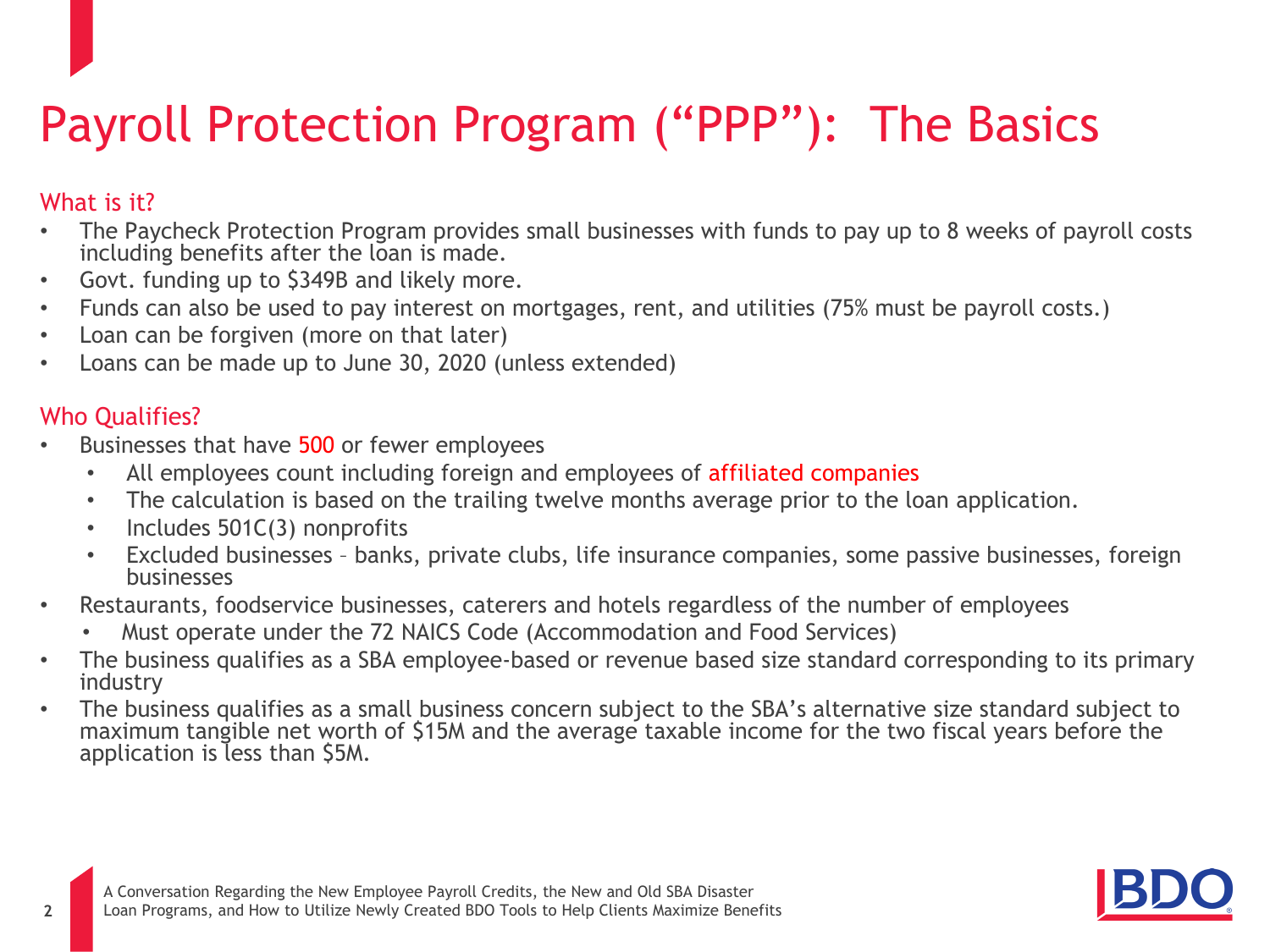# Payroll Protection Program ("PPP"): The Basics

### How Much Can I Borrow?

Up to \$10MM, capped at the lesser of:

- \$10MM
- or
- 2.5 times average monthly "payroll cost" incurred in the one-year period before the date of the loan (or prior calendar year) is made plus outstanding balance on Economic Injury Disaster Loan made from 1/31/20 through date the PPP loan is made can be refinanced via the PPP.
- If a business was not in existence during the 2019 period you can use 2.5 times the average monthly payroll between January 1,2020 and February 29, 2020. Seasonal businesses can use the average monthly payroll costs for the period between February 15, 2019 or March 1, 2019 and June 20, 2019

### What are the terms?

- 1.0% fixed rate
- Payments are deferred for 6 months; interest does accrue over this period
- Loan is due in 2 years; no prepayment penalty or fee if repay the loan early

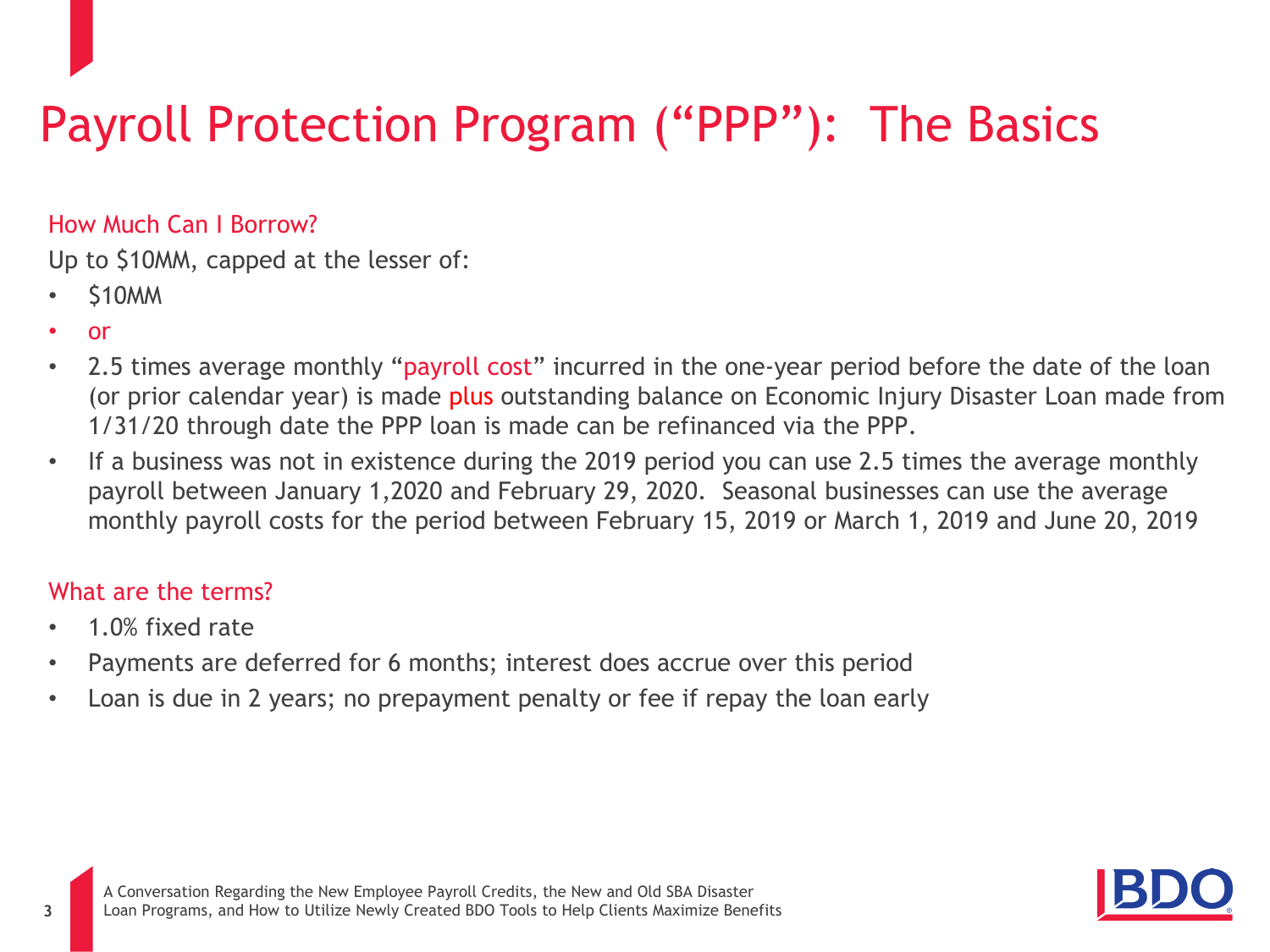# Payroll Costs Defined

### What is Included in "Payroll Cost"?

• Salary, wages, commissions

**4**

- Guaranteed payments to partners or allocated partnership income
- Payment of cash tip or equivalent (i.e., tips reported for W-2 purposes)
- Payment for vacation, parental, family, medical, or sick leave
- Allowance for dismissal or separation
- Payment required for the provisions of group health care benefits, including insurance premiums
- Payment of any retirement benefit
- Payment of State or local tax assessed on the compensation of employees
- For a sole proprietor or independent contractor: wages, commissions, income, or net earnings from selfemployment, capped at \$100,000 on an annualized basis for each employee.

### What is Not Included in "Payroll Cost"

- Salary, wages, commissions and tips in excess of an annual salary of \$100,000, prorated as necessary
- Guaranteed payments and individual partnership allocations in excess of \$100,000
- Compensation to employees residing outside of the United States
- Certain taxes withheld during the period February 15, 2020 June 30, 2020
- Qualified Sick Leave wages for which a FFCRA credit is claimed
- Qualified Family Leave Wages for which a FFCRA credit is claimed

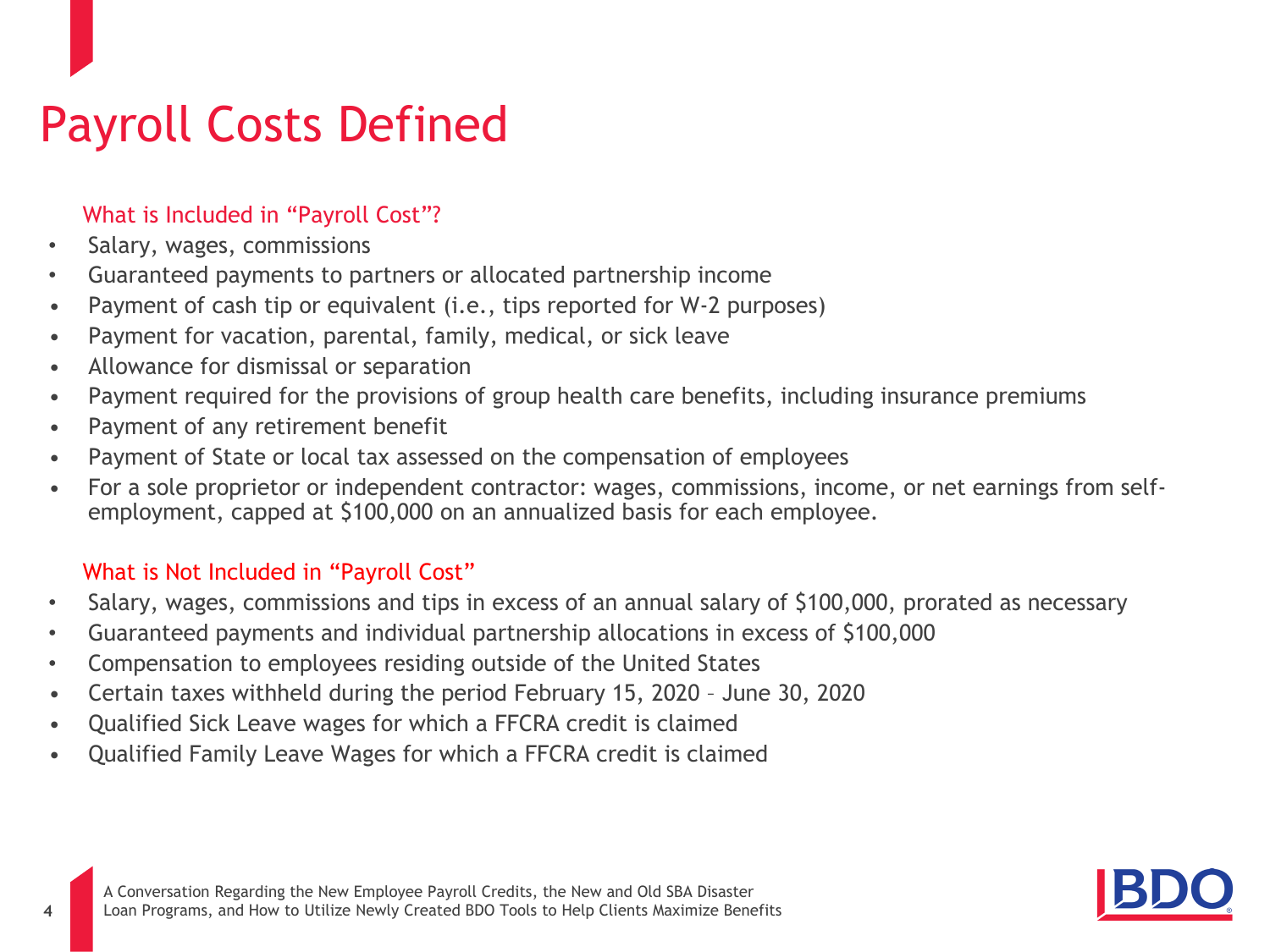# Forgiveness

### Can My Loan Be Forgiven?

Loans will be forgiven as long as the loan proceeds are used to cover the following costs over the 8-week period after the loan is made:

- Payroll Costs (must be 75% of covered costs)
- Interest payments on mortgages
- Rent
- **Utilities**
- AND
- Employee and compensation levels are maintained (see next slide)

### How do I apply for Loan Forgiveness?

- Submit a request to the lender that is servicing the loan at the end of the 8 week period.
- Provide documents that verify:
	- the number of full-time equivalent employees and pay rates and
	- the payments on eligible mortgage, lease, and utility obligations
- You must certify that the documents are true and that you used the forgiveness amount to keep employees and make eligible mortgage interest, rent, and utility payments. The lender must make a decision on the forgiveness within 60 days.

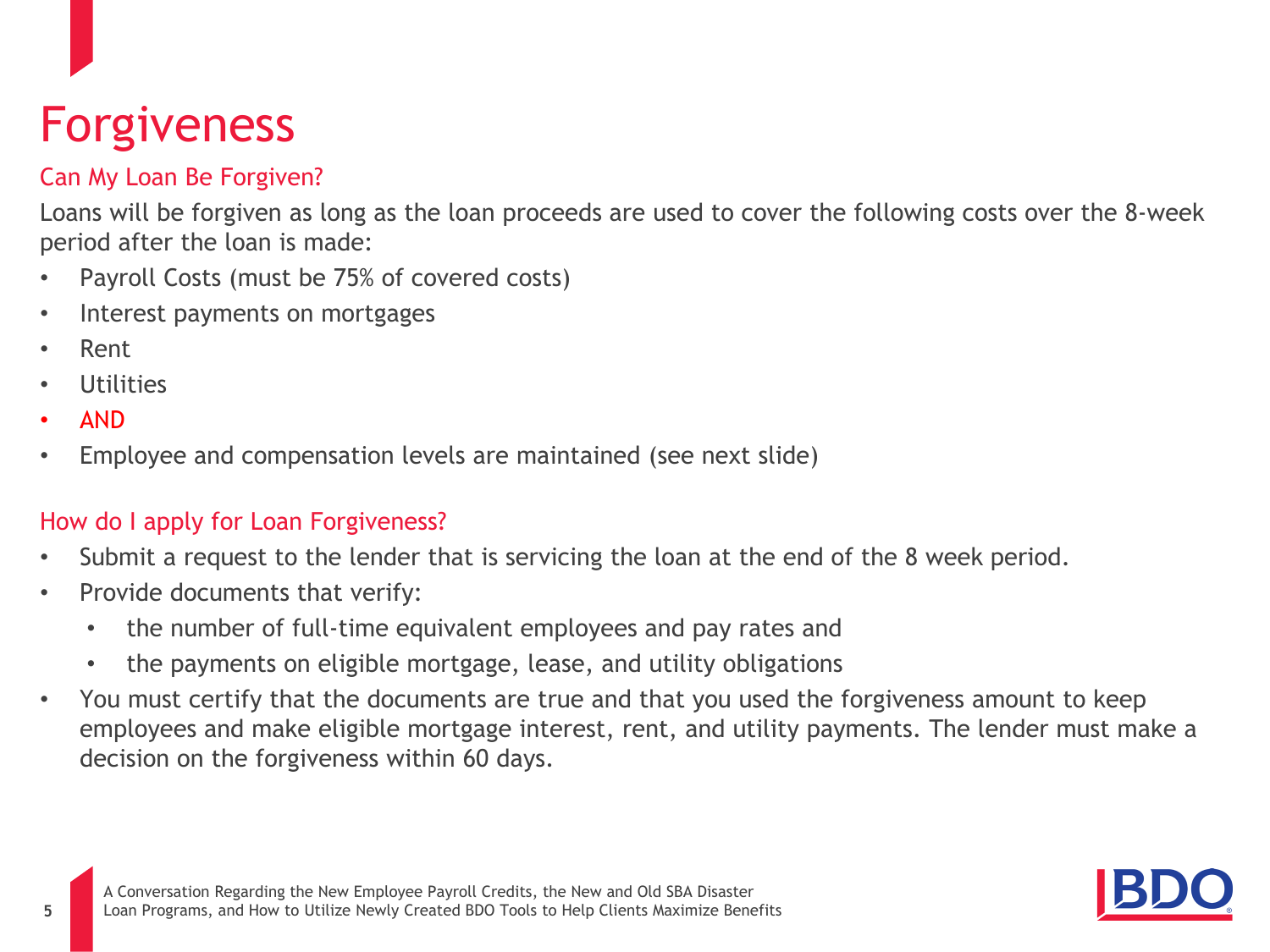## Forgiveness

### The PPP is an Incentive to Not Reduce Workforce:

- 75% of the PPP loan proceeds must be used during the 8-week period for payroll costs.
- The remainder of the loan can be used for mortgage interest (previous loans), rent (previous leases) and utilities.

### Forgiveness amounts will be reduced for any employee cuts or reduction in wages using a pro-rata formula

#### **Number of Staff:**

- Your loan forgiveness will be reduced if you decrease your full-time employee headcount.
- $\cdot$  FTF = 30 hours

#### **Level of Payroll:**

• Your loan forgiveness will also be reduced if you decrease total salaries and wages by more than 25% for any employee that made less than \$100,000 annualized in 2019 (can be new employees.)

### Exception for Re-Hiring

You have until June 30, 2020 to restore your full-time employment and salary levels for any changes made between February 15, 2020 and April 26, 2020.

Amounts of Forgiveness do not constitute taxable income. As of now, it appears that all expenses paid are deductible but that may change.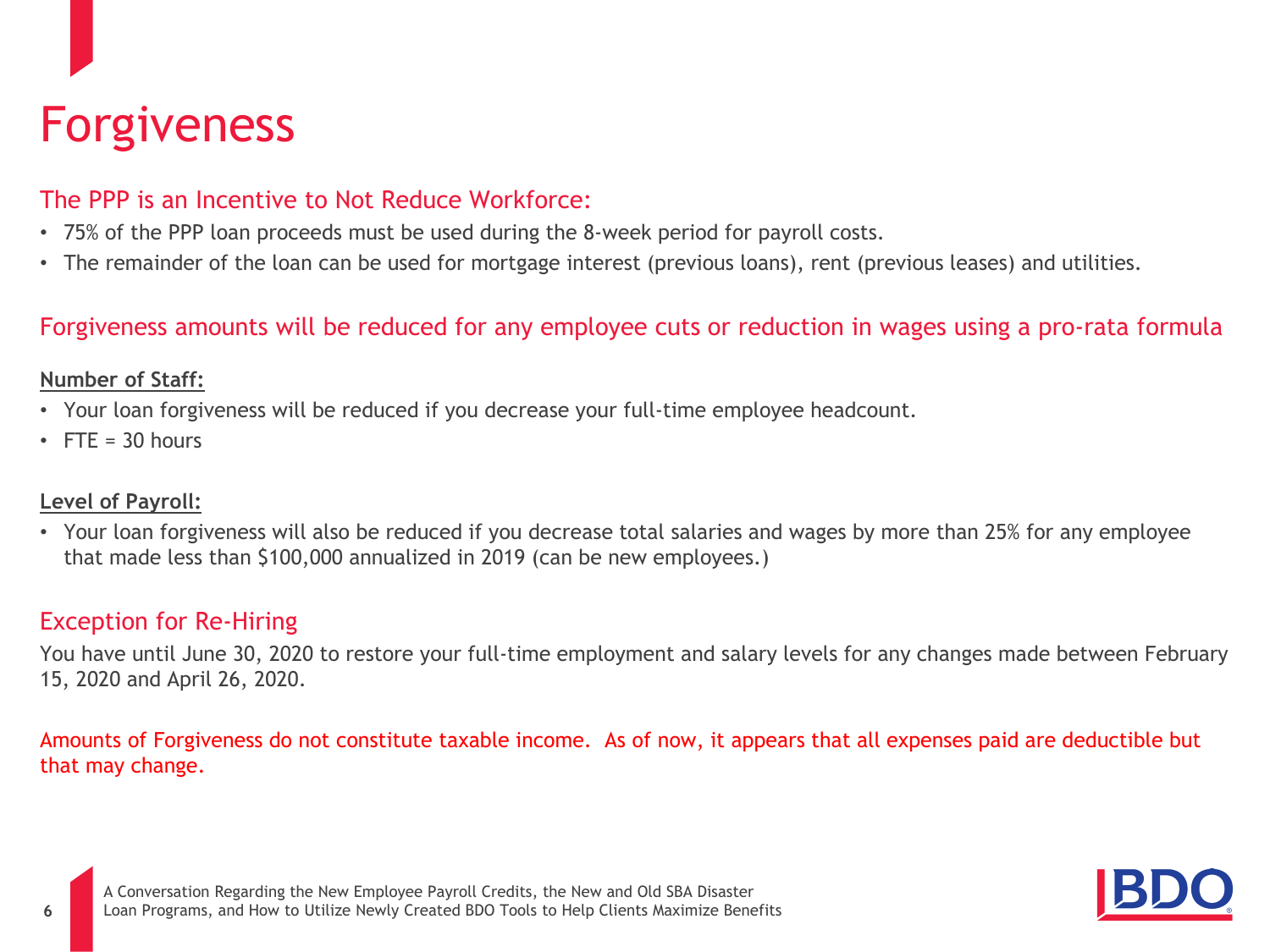## VIEWS FROM LENDERS

- **Banks are desperately trying to process application. Bank officers have been pulled in to process the applications and get them into the SBA system.**
- **Even though the loans are likely forgivable, banks still must prepare some level of credit approval and due diligence on documents provided. Banks are responsible for validating loan amounts.**
- **Banks receive a 1% processing fee (5% for smaller loans) and interest at 1% during the life of the loan. These loans are burdensome on lenders who have all hands on deck. Their interest is in servicing their clients during their greatest needs and ensuring their continuity.**
- **The bankers I spoke with prohibit taking loan applications from third parties. They are not aware of any payments to agents.**
- **The loan application is relatively straightforward, but banks have to review them thoroughly before submitting to the SBA. This is to ensure that they will be paid from the government. Little things such as not initializing boxes delay the processing of applications.**
- **EIDL loans are available as well as PPP loans (applicants can receive both.) Bankers are not seeing a large increase in EDL loans.**
- **Bankers are prioritizing their own customers. Depending on the bank, customers with only a depository relationship may not qualify.**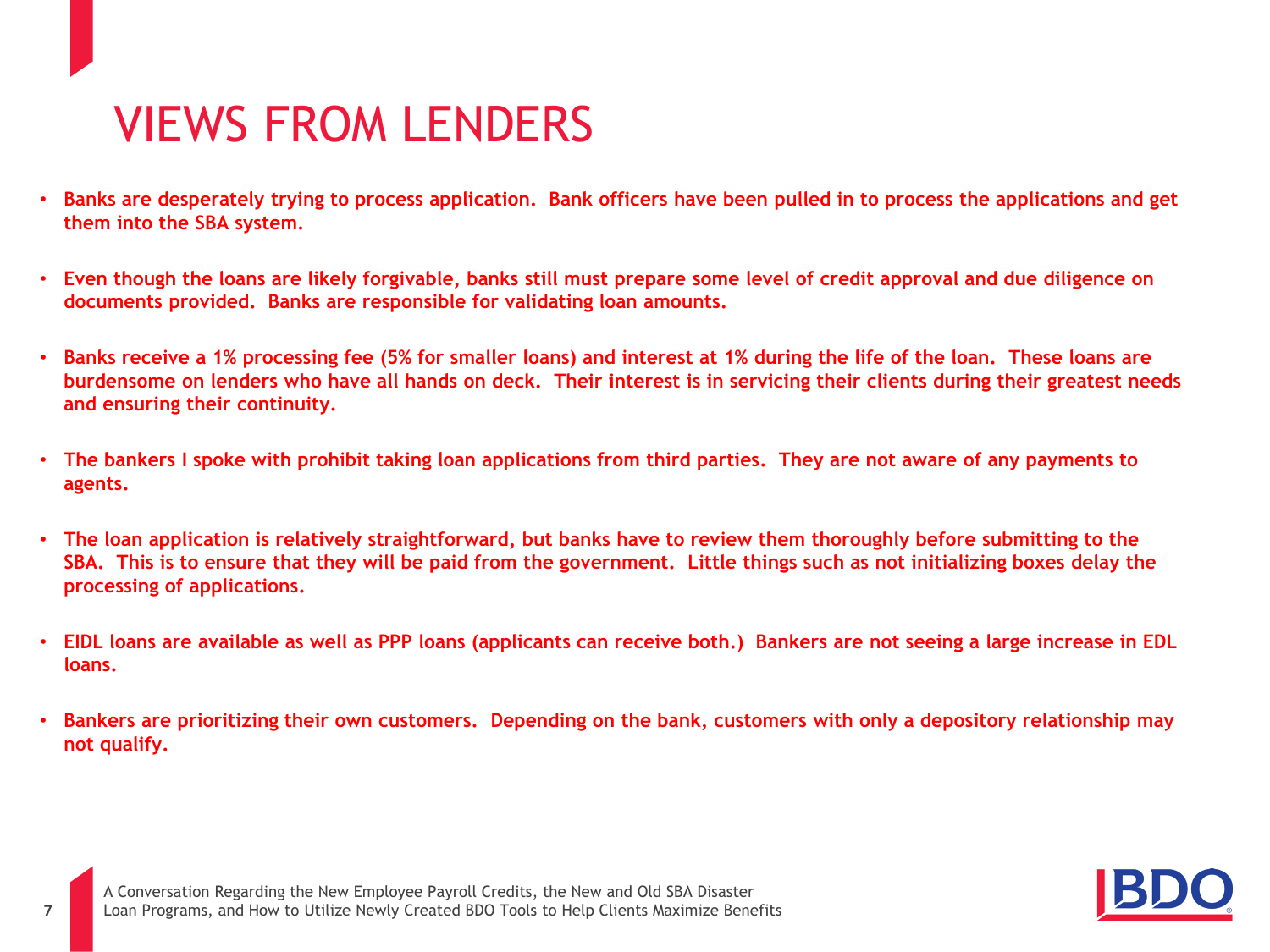# Certifications for SBA Loans

### Borrowers must include a Good-Faith Certification stating the following

- Current economic uncertainty makes this loan request necessary to support the ongoing operations of the Applicant.
- Funds will be used to retain workers and maintain payroll or make mortgage, lease, and utility payments. The applicant understands that if the funds are use for unauthorized purposes, the federal government may pursue criminal fraud charges.
- Documentation verifying the number of FTEs on payroll and the total payroll and covered mortgage interest, rent and utilities for the eight week period following the loan will be provided.
- From February 15, 2020 until December 31, 2020, the applicant has not received another loan under this program.

**8**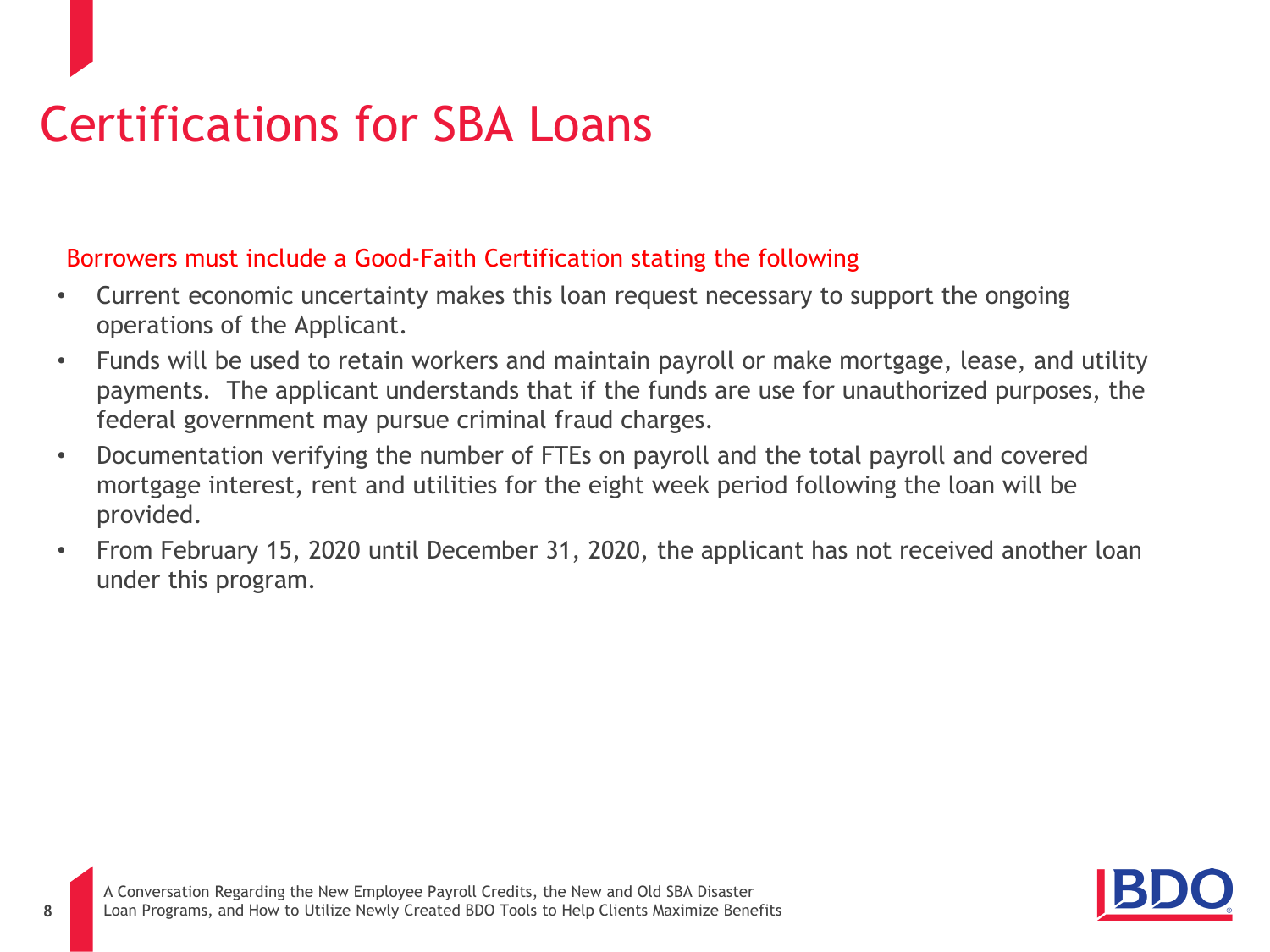# Potential for Abuse of the Program Most subjective borrower requirement is:

### **"THE LOAN IS NEEDED TO CONTINUE OPERATIONS DURING THE COVID-19 EMERGENCY"**

The overriding purpose of the 7A program is to keep small businesses alive and their workforce in place and employed until the Covid-19 crisis wanes. It will do so by helping thousands of businesses pay certain expenses and keep employees on the payroll during this emergency situation. The hope is they will continue as viable entities going forward

There is potential for rampant abuse. For example, some well capitalized applicants may "certify" that they deserve Federal help under this program due to losing customers, laying off employees, taking a significant hit to the bottom line, etc., yet their operations would have "continued" and survived without SBA help. Should they qualify for a loan?

Hopefully additional underwriting guidance will be issued soon by the SBA….